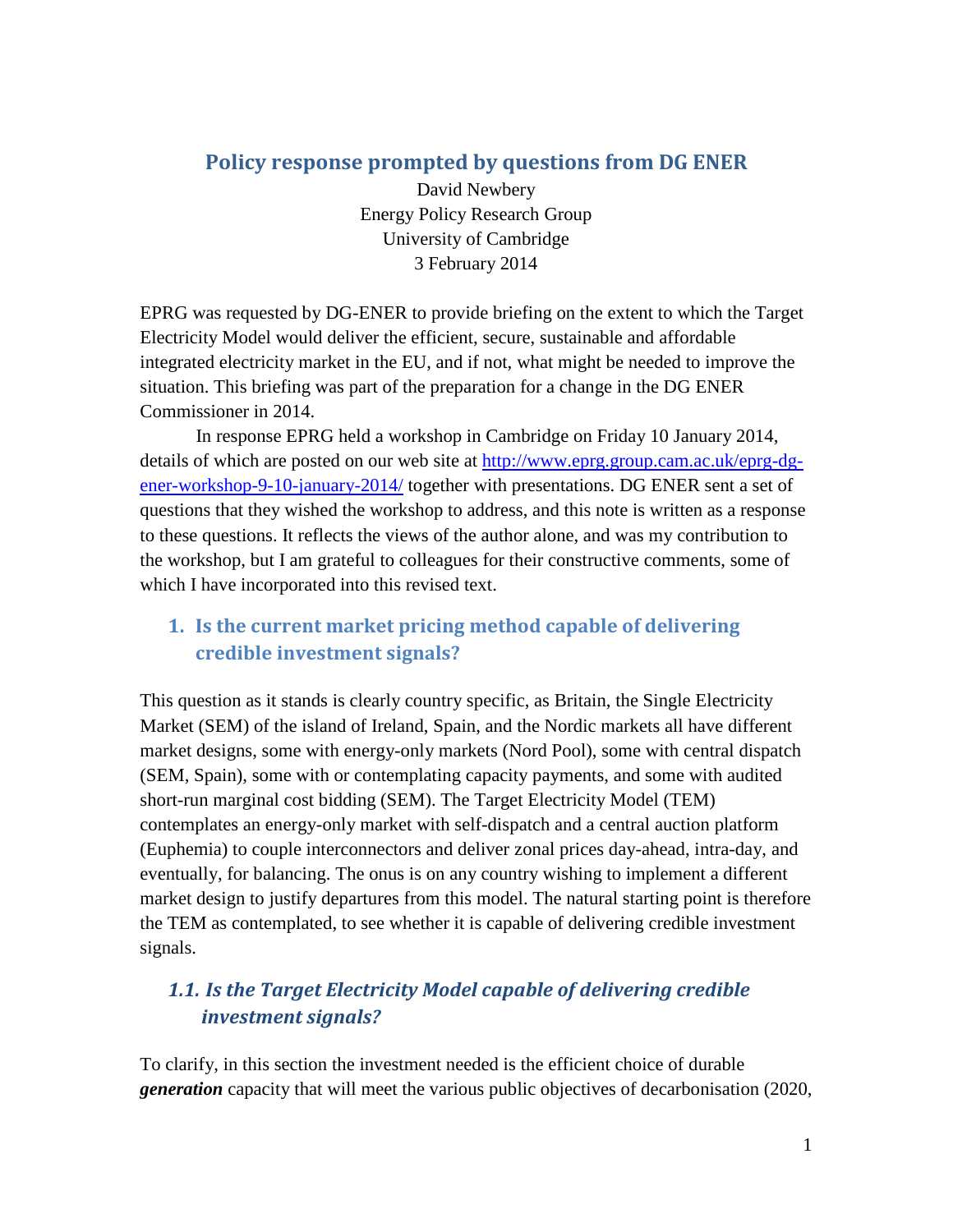2030 and 2050 targets) and the 2020 Renewable Energy Supply (RES) targets. The policy environment includes not only the TEM, but also the EU Emissions Trading System (ETS) and the Renewables Directive. Investment in domestic transmission and distribution networks are devolved to the National Regulatory Agencies (NRAs) of each Member State (MS) and it is their responsibility to choose regulatory incentives to deliver the efficient level of investment. Except for the political problems of resistance to locating high tension grids, they seem to be able to do so. For electrically isolated MSs like GB and Ireland (connected only by DC links) their network investments have no obvious impact on other MSs and so their choice of regime should be devolved to the respective NRAs. Their network charging regimes may impact on the economics of interconnectors and so have EU-wide impacts, as will their mode of supporting interconnector investments. Within the Continental AC meshed network all transmission decisions have EU-wide repercussions and these are addressed via ENTSO-E and ACER and will be addressed in the next section dealing with market coupling.

The first and most obvious problem of leaving generation investment decisions to the current (TEM) market is that the carbon price delivered by the EU ETS is too low at present, and more to the point, its expected future level is also too low and not backed by a credible investible commitment. Whereas investors are happy to take commercial decisions based on their view of future market conditions when these conditions are determined by the free play of commercial decisions of supply and demand, future carbon (and electricity) prices depend on future political decisions that are perceived to be vulnerable to short-run political manoeuvring and hence lacking in credibility. Absent an adequate, durable and credible carbon price, investment decisions will be delayed or distorted. The clean dark spread (for coal-fired generation) is now high  $(\mathcal{Q}0+/\text{MWh})$ compared to gas  $(\mathcal{Q}+/MWh)$ , and almost all low-carbon generation is unprofitable without subsidy. The failure of the ETS that is behind such outcomes provides clear evidence that the market as currently structured cannot deliver the desired generation portfolio.

A related issue is that policy uncertainty and the lack of credible policy commitment devices (such as long-term contracts) will likely lead to delays in investment decisions until the policy landscape becomes clearer, risking, in some MSs, a potential security of supply problem.

A further issue is that wholesale prices are below Long-run Marginal Cost (LRMC) in many MSs as a result of adequate reserve margins and almost fully depreciated generation assets, so that prices would have to rise in any case to induce unsubsidized conventional investment. While wholesale prices are probably too low, retail prices are in many cases too high as a result of high charges for Renewable Electricity Supply (RES) and other environmental policies.

A further expressed concern is that if wholesale markets are competitive then they would set the System Marginal Price (SMP) at the short-run marginal cost (SRMC) plus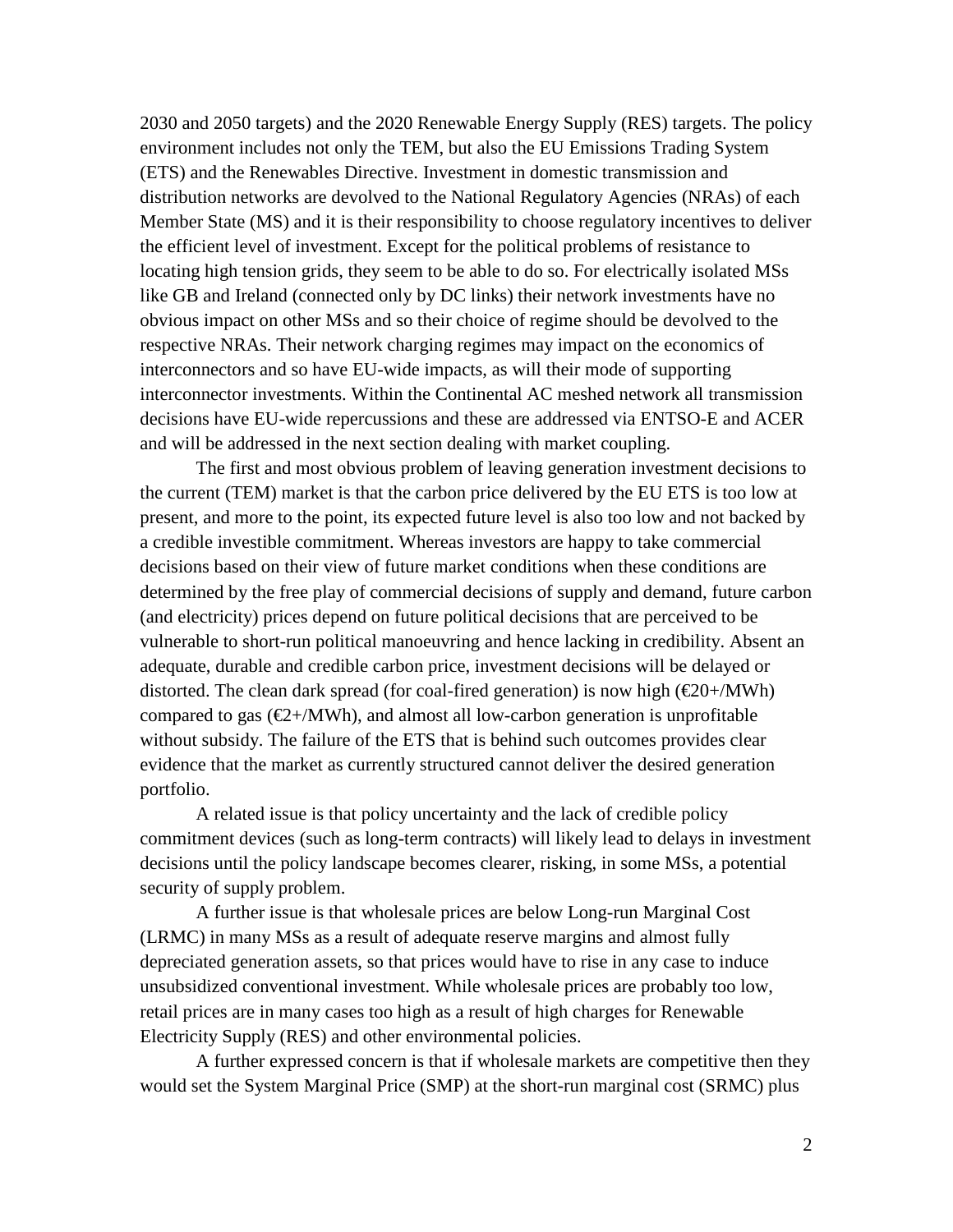an element for security of supply<sup>[1](#page-2-0)</sup> up until the price reaches the rationing price set by the demand side. As the variable cost may be only one-third to two-thirds the average total cost, there are concerns that competitive wholesale markets will fail to give adequate investment signals. This would indeed be the case if the SMP were systematically below the LRMC, but not if the normal conditions of competitive markets prevailed. That would require:

- the market is unhindered from reaching efficient scarcity levels with no price caps, up to the Value of Lost Load (VoLL);
- investors have complete confidence that this is the case and that there will be no political or regulatory intervention that departs from this assumption;
- specifically that any market power monitoring or reference to the competition authorities will be able to accurately distinguish between scarcity pricing and market manipulation, which investors may also doubt.

Absent these conditions, and in a world where new investments are more durable, have higher capital cost, and often take considerably longer to commission than the Combined Cycle gas Turbines (CCGTs) of the last dash for gas, investors will either delay until scarcity prices prevail, or until offered contracts that substitute for these future missing markets. One such contract is a reliability option that allows the System Operator (SO) to set a price cap below the VoLL in exchange for an up-front payment, with penalties for non-availability when the price reaches the cap and the option is called.

#### *1.2. What are the main market failures and their solutions?*

It follows that one of the main market failures is the lack of sufficiently distant forward markets and/or long-term contracts on which to secure investments. This is related to the lack of credible instruments to address the underlying market failures of an inadequate carbon price that would deliver the required electricity decarbonisation trajectory, and of a mechanism to support research, development, demonstration and deployment (RDD&D) of less mature low-carbon generation options such as RES. Specifically, there is no credible forward price trajectory for carbon prices and little clarity on the extent and nature of future market interventions to support various objectives such as nuclear, renewables, security of supply, etc.

Both climate change mitigation and RDD&D are non-excludable public goods that create market failures and require public action for efficient delivery. DG Clima (2014) published *A policy framework for climate and energy in the period from 2020 to 2030* on 22 January. It argues for tighter 2030 carbon targets (a 40% reduction compared to the 2020 target of a 20% reduction from 1990) and intervention mechanisms to stabilise the EUA price. However, its publication had a negligible impact on the EUA

<span id="page-2-0"></span><sup>&</sup>lt;sup>1</sup> The efficient way to add the security element is through the Value of Lost Load (VoLL) and the Loss of Load Probability (LoLP) as LoLP\*(VoLL-SMC)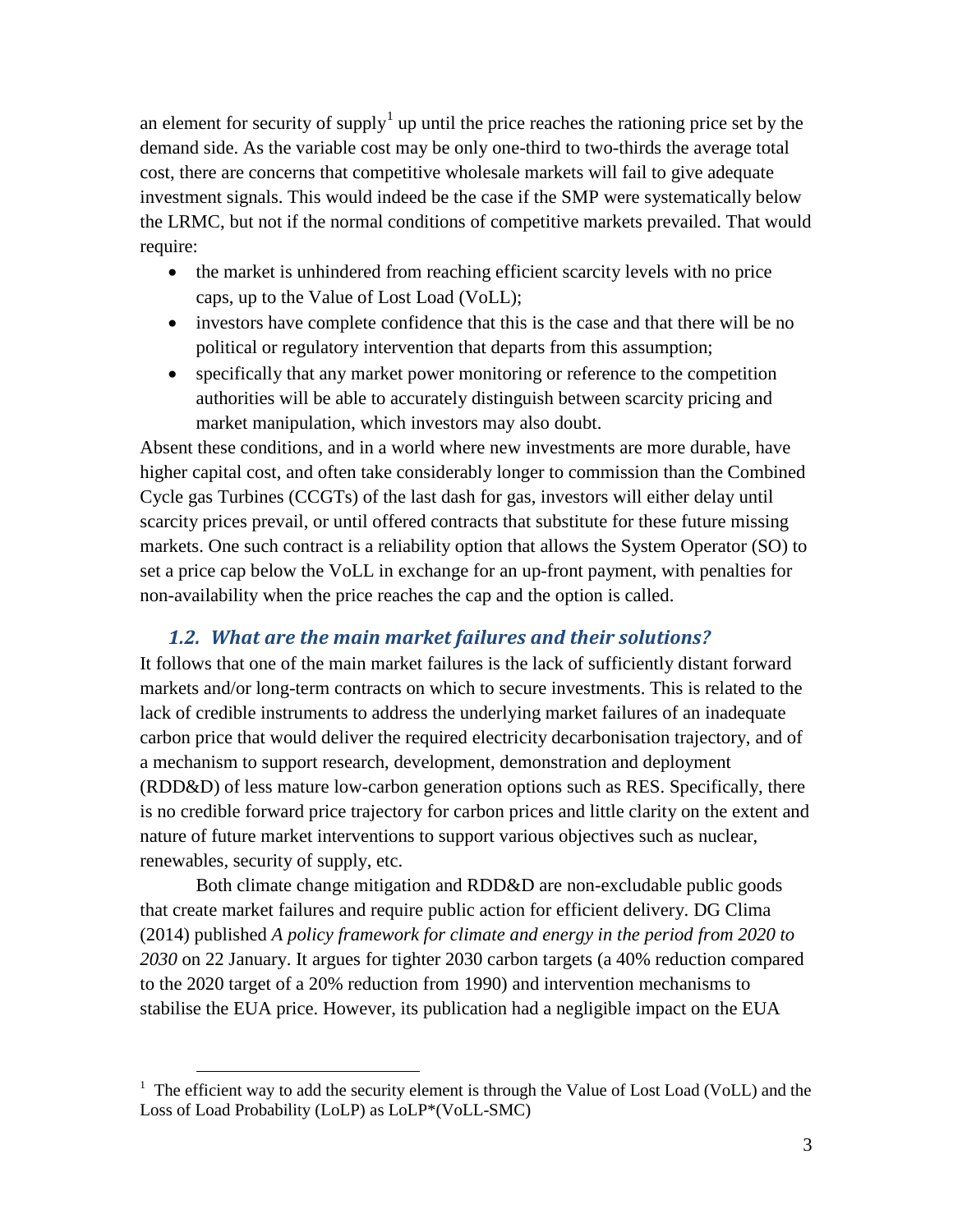price, so clearly the ETS remains insufficient to address the climate change market failure.

The Renewables Directive has the merit of making the deployment of RES a Club Good, devolving the task of financing the targets to MSs, and leaving to them the choice of how and what to support. It has the drawback that it lacks adequate or trusted mechanisms to allocate the funds efficiently across MSs to deliver best value, so that each MS chooses the RES that it favours, often in defiance of its comparative advantage. Thus wind power is often located in less windy countries, and solar PV is less sunny climes.

The solution to an inadequate carbon price would require the removal of the huge overhang of surplus allowances in the period to 2020, combined with a credible mechanism to stabilise their price around a rising trajectory (rising at the social discount rate, which might be somewhere between 1-4% real) and at a level where investment in mature low-C generation is commercially viable. An EU Carbon Bank buying and selling EUAs could do that, but is unlikely to be accepted by all MSs, as abrogating their fiscal sovereignty and their property rights in their allocation of EUAs. There is clearly further work to be done here if the ETS cannot be adequately reformed, either by agreeing increasingly stringent emission performance standards for all new plant (tonnes  $CO<sub>2</sub>/MW/yr)$ , or by encouraging carbon price floors for generation for each MS (as GB has chosen).

#### **1.2.1. Reforming the RES targets and the SET Plan**

The Commission has three legs to its climate change policy – the ETS to set the price of carbon, the Renewables Directive to create a demand to deploy near-market renewables and thus drive down their cost of market parity, and the Strategic Energy Technologies (SET) Plan to fund R&D and demonstrations of immature low-carbon technologies. The RES Directive at least assures a funding stream to deliver the RES targets by placing the obligation on MSs, but there is no such assured funding stream for the SET Plan.

Both the inefficiency of the RES allocation across MSs and the lack of finance for the SET Plan might be addressed by reforming RES RDD&D support. The RES targets were set with reference to GDP per head and the potential for additional RES. One possible change would be to replace these RES targets with an equivalent financial target (perhaps set equal to the cost of meeting the original RES target with an uplift for extra R&D described below). That money must be spent on a designated set of low-carbon energy RDD&D actions. The support would be justified in terms of the objectives motivating the RES Directive, which would have to be spelled out and agreed. These designated actions would include R&D for very immature but promising technologies (e.g. wave, tidal stream, far off-shore wind etc), and hence address the SET Plan underfinancing. It would also include demonstrations for those where technologies and their costs need to be tested at scale (CCS, possibly biomass, off-shore wind), and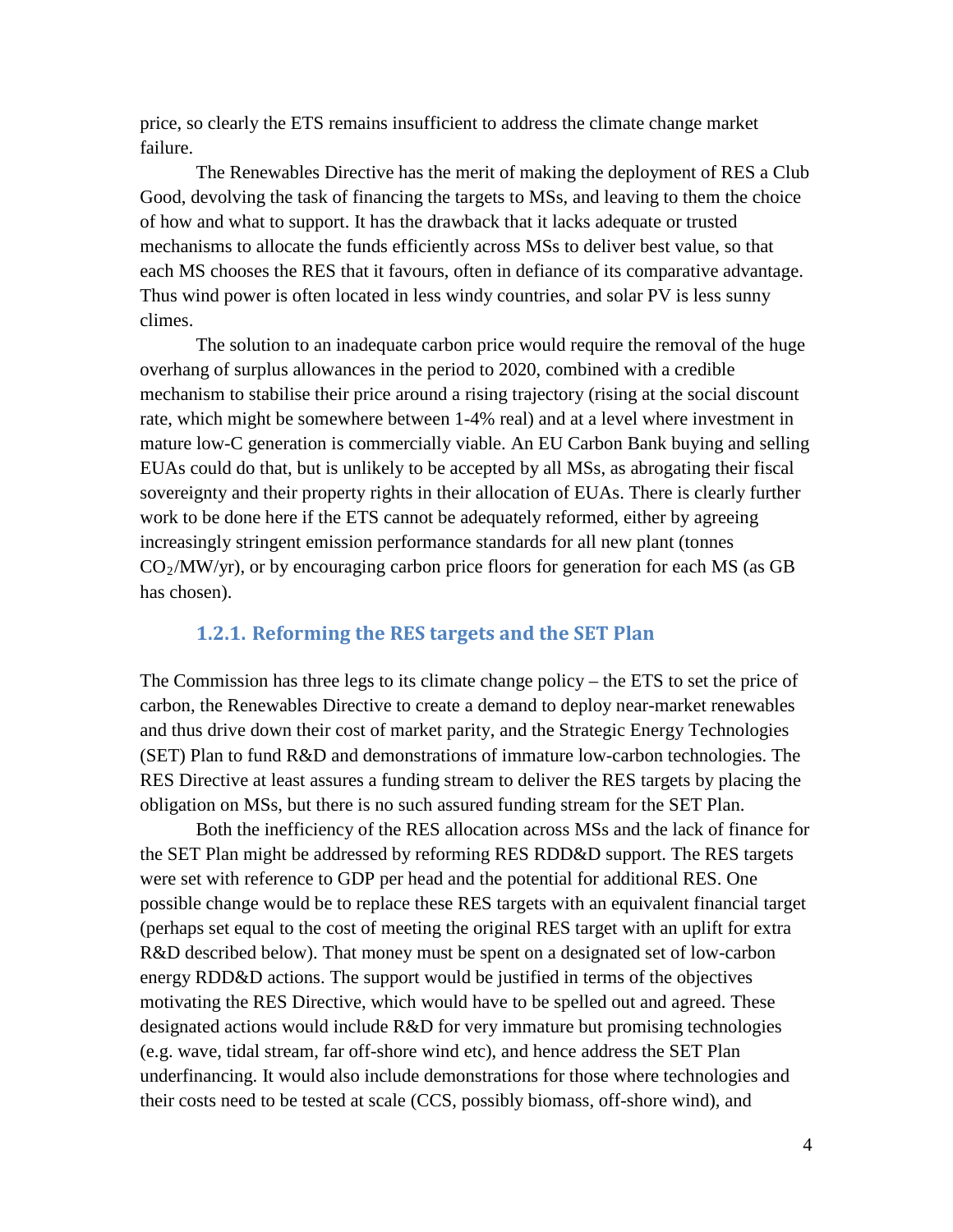perhaps the funds set aside for that could be rolled into the financial targets or provided in counterpart funds from the EU Budget, as with the CCS competition. Finally, it would include the deployment for near-market technologies currently delivered by the RES targets, where deployment leads to learning-by-doing economies of scale (on-shore wind, solar PV).

The objectives and technology readiness would determine the optimal method for finance. For immature technologies EU-wide competitions are probably best, for demonstration plant tender auctions, and for near-market technologies, tender auctions for feed-in tariffs for MW of available capacity. (The argument here is that for mature technologies like on-shore wind the benefits of cost reduction come from the investment, rather than the operation of the plant, and so the output should just be rewarded at its market value not some multiple of that.)

The credit that each MS would receive for its actions would be suitably benchmarked, so that for e.g. solar PV, it would be credited with an annual value per  $MW<sub>p</sub>$  based on the extra annual revenue needed to justify installation in a reference sunny location (such as southern Spain compared to a CCGT there). Each MS would be free to offer (and be credited for) finance to support deployment in any location (possibly including approved developing countries, perhaps with a discount as with CERs that can be traded in the EU ETS). Benchmarking would remove the temptation to gold-plate domestic delivery of RES as covert industrial or employment policy) and would encourage optimal location.

Tax payers should pay for public goods like RDD&D and renewables support, not electricity consumers. The reason is one of good fiscal policy design: revenue raising taxes to pay for e.g. public goods should be raised with least distortion and hence exempt the production sector. Discriminatory taxes on a subset of consumer goods (singling out electricity for example) are typically less efficient than uniform VAT (which exempt producers) or income taxes.

#### *1.3. Is a capacity payment needed for adequate investment?*

For an energy-only market to operate efficiently, investors would need to be assured of the three bullets indicated in 1.1, or their contractual equivalent. The problem of investor confidence has been complicated by the non-market RES targets that are likely to substantially increase the volume of intermittent zero-variable cost plant on the system, driving down wholesale prices in hours of abundant wind and/or sunshine, but risking shortages when the wind does not blow or the sun does not shine. Intermittent and unreliable generation,<sup>[2](#page-4-0)</sup> such as wind and PV, requires reserve capacity that would run at low capacity factors that would not cover their capital costs without high scarcity prices.

<span id="page-4-0"></span> $2$  Intermittency suggests predictability but not continuity, such as that delivered by tidal reservoirs, while unreliable is a more accurate description of wind and most solar PV where the hourly output cannot be guaranteed with a reasonable probability months ahead of time.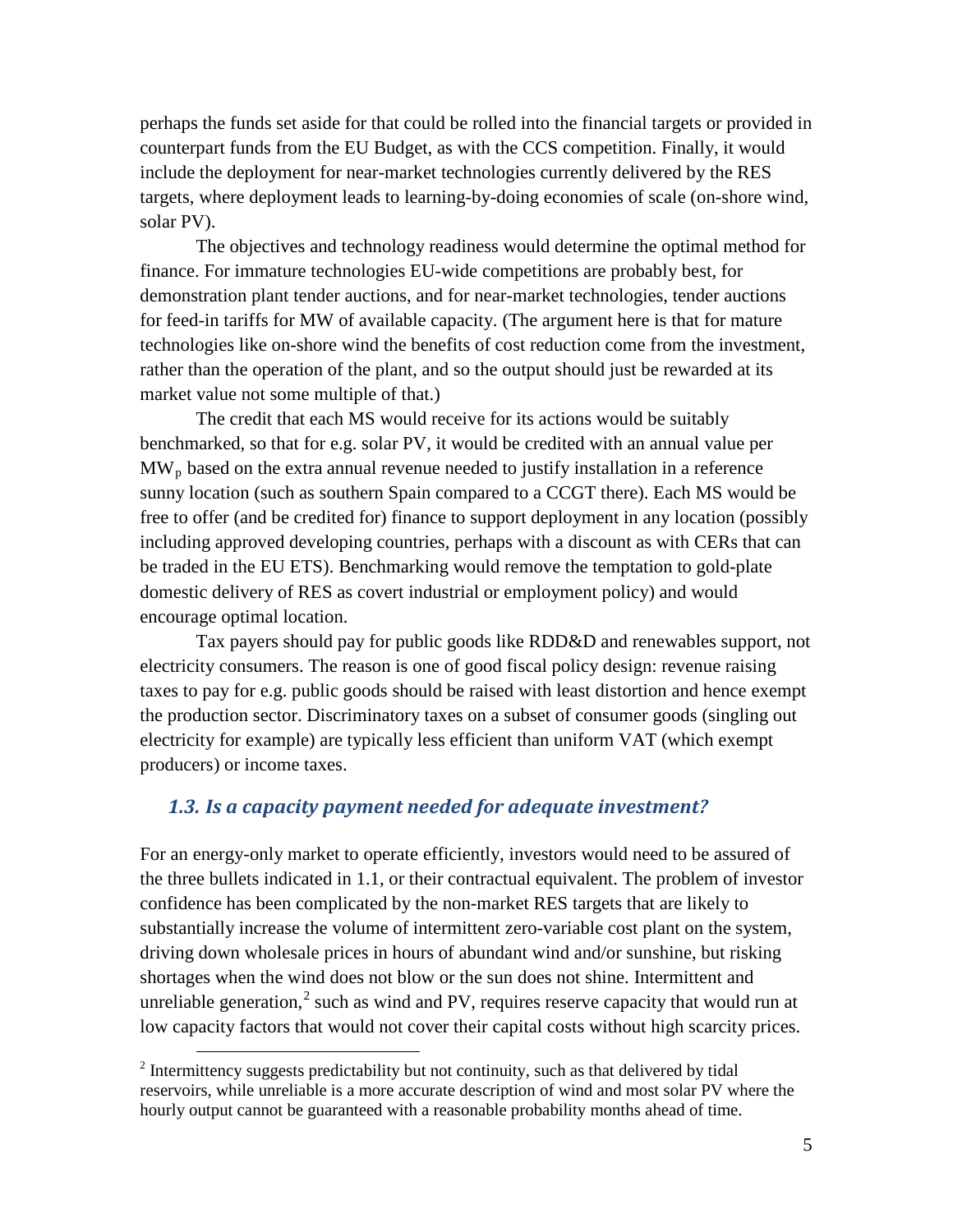Even then, the number of hours they could expect to run per year are highly dependent on RES support policy decisions in the future. That might not matter for plant on the verge of exit with very low capital value (the traditional source of peaking reserve) but it does matter where new peaking plant is required, and which would be hard or costly to finance without some form of assured revenue.

Suitably designed capacity mechanisms can reduce the risk and hence the cost of financing an adequate reliability standard. It may be sufficient to only require retail suppliers to secure such capacity for designated customers (e.g. below 100kW) and leave all others to choose whether to receive the default interruptible tariff or a guaranteed secure tariff with a price cap. If so, then reliability options that cap the price in otherwise freely clearing day-ahead, intra-day and balancing markets, extending far enough to underwrite a merchant investment, secured through an auction process, would be sufficient for the below 100kW (say) market, leaving others to contract as they wished. This would require the wholesale price to be free to rise to the VoLL; any price below that would need some form of reliability option or capacity contract to aovid the problem of missing money.

Given that there are a wide variety of capacity mechanisms and that some are clearly compensation schemes rather than directed to deliver security of supply at least cost, DG COMP will clearly be interested in, and will presumably limit, their form. The main design issues of EU-relevance concern their interaction across borders, discussed below.

#### **1.4.** *What should happen to windfalls created by market interventions?*

Investors gain if prices move from below up to the efficient LRMC (including the efficient carbon price), just as some lose if e.g. gas prices rise in the wake of the various dashes for gas and reduce profits of CCGT owners, or if nuclear moratoria are imposed at the expense of companies with nuclear stations. Windfalls are often the result of a high perceived *ex ante* risk turning out not to materialise. Examples would include fears of regulatory opportunism gradually being assuaged by consistency and rule-following by the regulator, or a lack of clarity and/or credibility in energy policy leading to high hurdle rates of return (c.f. Hinkley Point), which are then shown to be high when the regulatory/political risk is resolved.

Introducing an adequate carbon price would deliver windfalls to old nuclear stations, and to existing RES supported by premium FiTs, and there could be a case for a windfall levy in such cases, but the (considerable) danger is that to levy a retrospective windfall tax would undermine investor confidence and raise the cost of financing new investment. It would be better to write revenue-sharing arrangements into any future contract that is dependent on a market price or uncertain cost. Such incentive regulation is common for utilities, and has been proposed for merchant interconnectors which might have a cap and floor on the realised rate of return. Market price risk is primarily a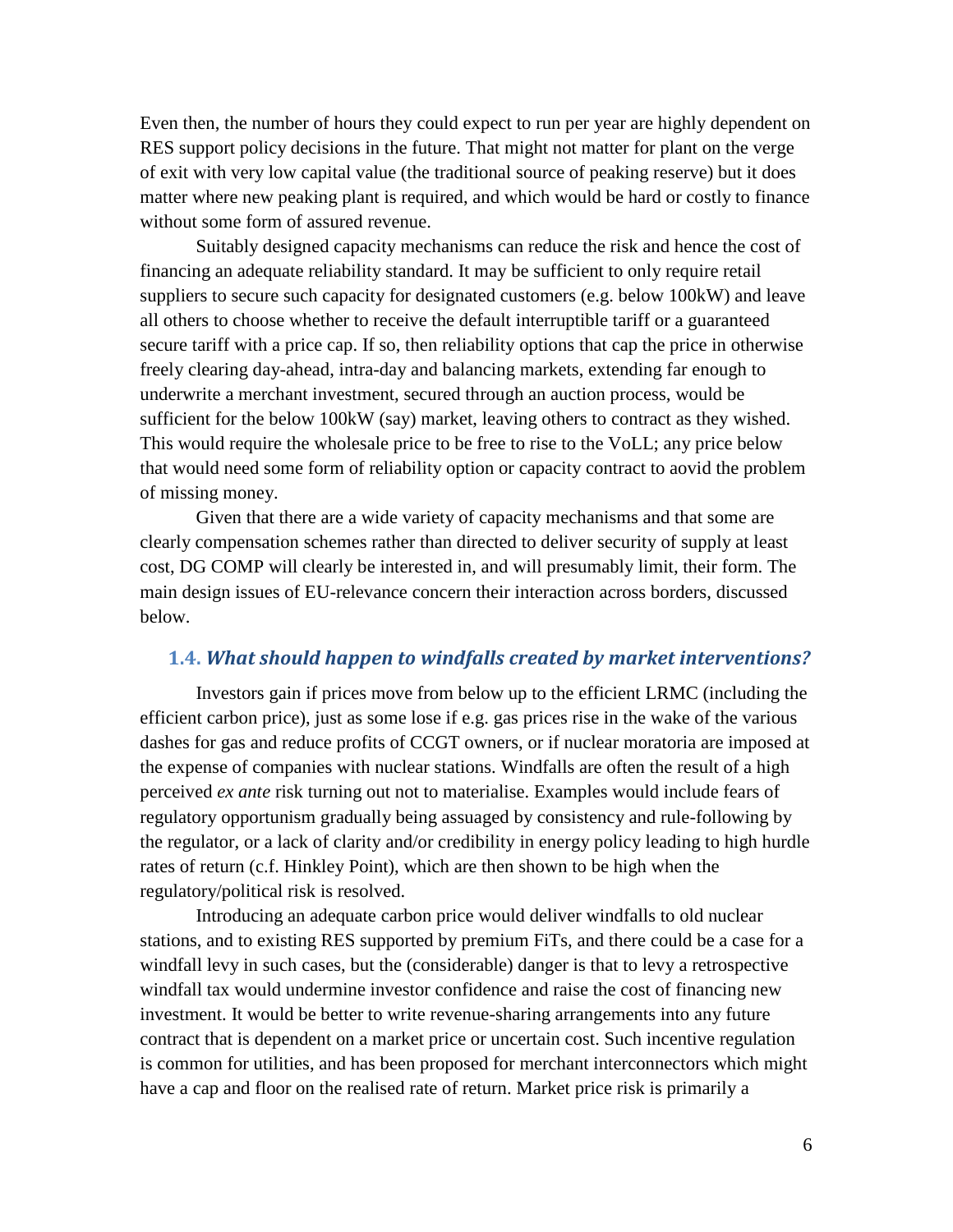problem for premium FiTs and would be avoided by a fixed FiT, but cost-sharing may still be prudent for first-of-a-kind plant.

# *1.5. Is a regulated utility model cheaper than the capital market? What role can/should Government guarantees play?*

There is a case for saying that the regulated utility model can have greater credibility and hence deliver a lower cost of capital for low-carbon capital-intensity plant like RES, nuclear and CCS where they are reliant on what are perceived to be less-than-fully credible political promises, provided regulation is economic and depoliticised. The tradeoff is between the discovery role and competitive pressures of markets compared to the risk-reducing role of greater credibility and predictability. An intermediate method of lowering risk and hence cost would be for the Government to act as the counterparty to or guarantor of long-term contracts for investment. If so, then thought should be given to how windfall profits and losses are to be allocated, as poor design could either transfer risk inefficiently to the investor, raising cost, or transfer all the upside gains but not the risk to investors, at the expense of the tax payers. Other intermediate models would include tender auctions with a single buyer (backed by Government guarantees) to reveal the least-cost solutions, which can work well if there are enough potential suppliers who have good but asymmetric information about their development costs.

#### **2. Market coupling and the TEM**

Market coupling is a key element of the TEM as it involves improving the efficiency of inter-EU trade. There is a case for clearly distinguishing between actions to improve trade and interventions in MS electricity markets that have no impact on the efficiency of the Single Market and which should be left as devolved MS responsibilities. This is important in contrasting electrically isolated MS such as GB and Ireland, and ACinterconnected MS such as most on the Continent (except Nord Pool).

## *1.1. Is the Target Electricity Model capable of delivering efficient transmission investment signals?*

The EU suffers from inadequate cross-border (interconnector) capacity in that the arbitrage returns for trading across many interconnectors exceeds the cost of providing more capacity at many borders. A key part of the TEM is to first increase the efficiency of existing interconnectors through market coupling, and Newbery et al (2013) shows that this should be worth several billions of euros annually compared with the precoupling state. The next step is to ensure that the rest of the meshed continental grid is efficiently used, as any departures from efficiency have impacts on all AC-connected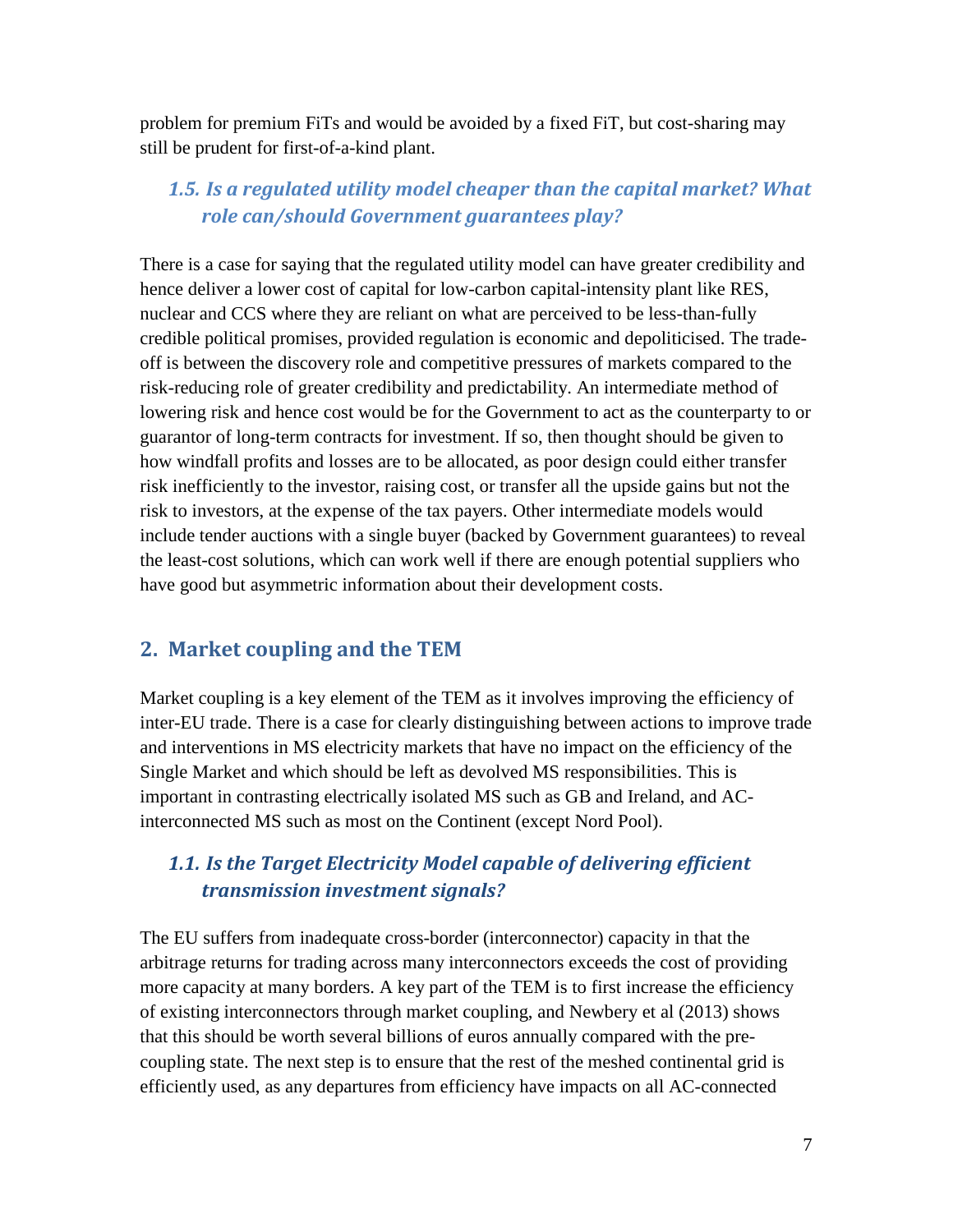countries. The TEM advocates price zones defined by significant congestion boundaries rather than national borders and this should improve matters, although nodal pricing would further increase efficiency and is discussed next.

### *1.1. Is the TEM overly influenced by the Nordic design and if so what should replace it? Should we plan on a move to nodal pricing?*

The TEM has clearly been strongly influenced by the Nordic Model, on the plausible grounds that Nord Pool has successfully implemented market coupling. However, the Nordic market has adequate capacity and massive storage hydro that greatly facilitates liquid spot and longer-term markets. Arguably one can learn from the U.S. Standard Market Design with voluntary pools and central dispatch, as PJM now efficiently dispatches some 160 GW of generation with inadequate interconnections with a system of nodal pricing (or Locational Marginal Pricing, LMP). Wolak (2011) calculated that a move from zonal to nodal pricing in California lowered energy costs by 2.1% or \$105 million per year.

On the issue of central vs self-dispatch there are good arguments for expecting centralized security-constrained unit commitment designs to deliver greater efficiency than self-dispatch with energy only power exchange trading, but it may raise greater incentives for gaming and the exercise of market power, although there are no clear-cut theoretical reasons for expecting that to be the case. Thus de Castro et al (2013) found clear efficiency gains when moving from self-dispatch to central dispatch in Colombia, but found that these gains in productive efficiency were all captured by the generators. This might be rectified with proper market monitoring or perhaps by adding granularity to the bid structure to allow more accurate representation of generators' costs and operating constraints. On the other hand Green (2007) argues that in the case of GB, nodal pricing would have substantially reduced the incentive to exercise market power in the early period of duopoly dominance.

Sioshansi, Oren and O'Neill (2010) simulate the ISO New England market and estimate that self-commitment might raise costs by 4%, which, given the huge value of electricity traded, represents many billions of euros at the EU level. For example, the total value of EU wholesale electricity at  $\bigoplus N$  WWh is  $\bigoplus$  60 billion/yr, so even with only half the 4% simulated gain, the benefit might be as much as  $\bigoplus$  billion per year. Neuhoff et al (2011) provide a back-of-the-envelope calculation suggesting a saving of  $\epsilon$ 300 million per year for a 200-300 GW connected system.

It is not clear that LMP is needed everywhere, and it comes at some cost in market liquidity, but it may also be the least cost option in some MSs, and Poland has certainly actively considered it.<sup>[3](#page-7-0)</sup> However, there are clear challenges in trading between

<span id="page-7-0"></span> $3$  For a useful discussion of the central questions of LMP vs liquidity see the slide presentations at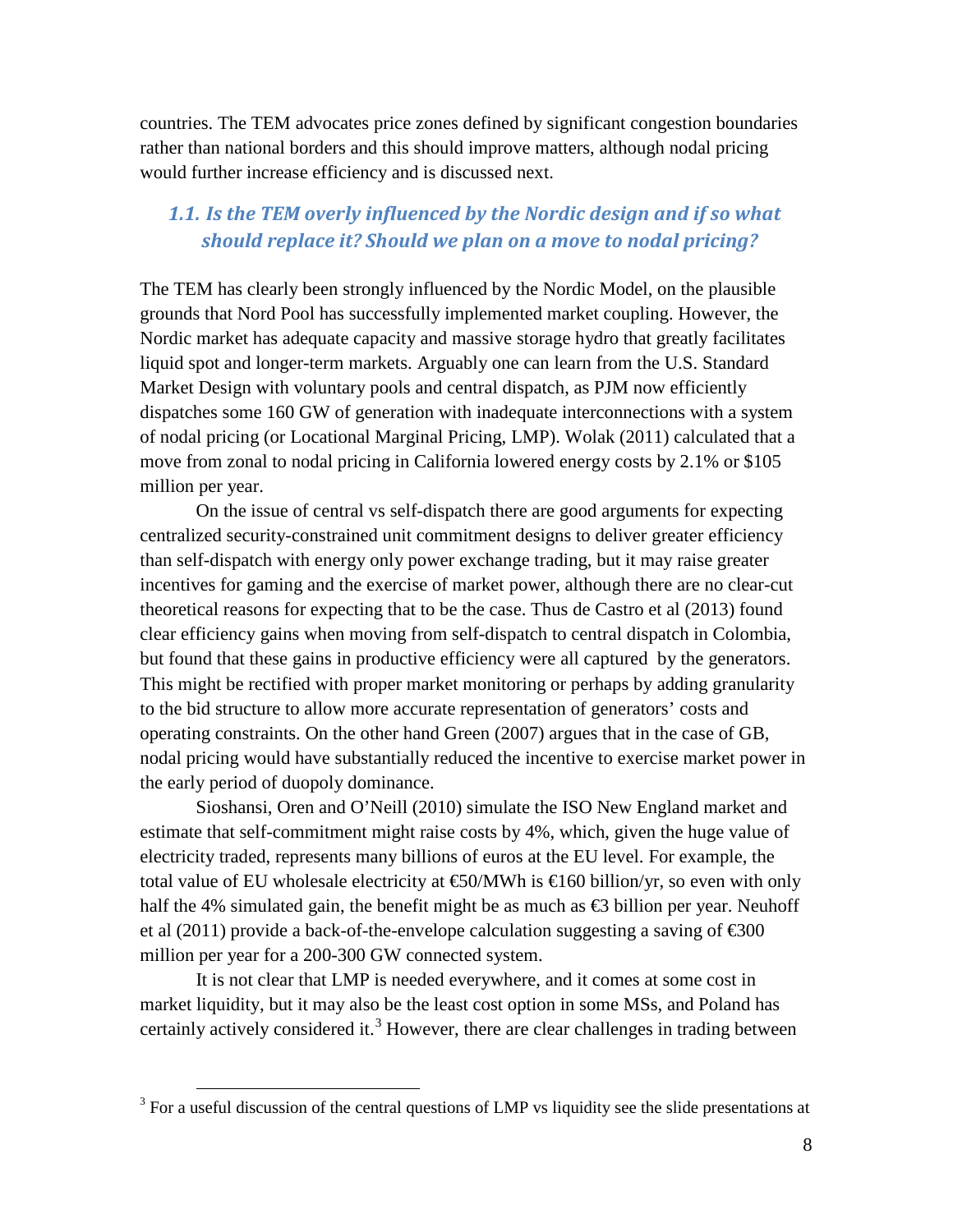unit-dispatched LMP markets and different market designs, and issue clearly identified in the US as the "seams" issue, where improvements in efficiency within LMP markets have come at the possible expense of better integration between zones. De Castro et al (2013) observe that "The literature proposes two solutions to this problem. One is integration of regions into a single nodal pricing region with compatible pricing systems and another approach is tighter coordination of nodal pricing in adjacent systems and fuller representation of neighboring networks in the ISOs dispatch and pricing algorithms." Given the distance the TEM is from either central dispatch or nodal pricing this is an issue for the future, but if some countries decide to move faster towards the US Standard Market Design the "seams" issue may need consideration rather sooner.

## *1.2. Might market coupling lead to perverse incentives?*

In the absence of nodal pricing, Power Exchange (PX) prices may be a poor indicator of the value at the interconnector nodes, and in the absence of efficient locational charging for the grid, interconnectors can easily be mis-located. There is growing evidence that zonal rather than nodal pricing can amplify market power (via the inc-dec game that requires expensive redispatch), and it is hard to accurately define the transfer capacity of an AC interconnector without clear information about the location of generation and load and knowledge of the topology of the grid. Whether these problems are sufficiently costly to warrant a major market design is an empirical issue that needs quantification, and ENTSO-E has already started that in the ENTSO-E (2014) *Bidding Zones Review Process*.

# *1.3. How should interconnector capacity be (re)calculated, released and priced intra-day?*

This is not too much of a problem with LMP and central dispatch as in PJM, but otherwise capacity can be recalculated closer to real time with better wind and PV forecasts and a full knowledge of dispatch plans and demand forecasts, and then the new capacity should be auctioned in a way that encourages efficient trading. That will be facilitated by periodic intra-day auctions that would require suspension of any continuous trading activity*.*

## *1.4. How should capacity markets interact with energy-only trading?*

Provided the capacity markets deliver efficient short-run scarcity prices and primarily serve to provide longer-term risk hedging (options can do this) there should be no

[http://www.hks.harvard.edu/hepg/Papers/2012/Cusenza\\_Paul.pdf](http://www.hks.harvard.edu/hepg/Papers/2012/Cusenza_Paul.pdf) and [http://www.hks.harvard.edu/hepg/Papers/2012/Klein\\_Abram.pdf](http://www.hks.harvard.edu/hepg/Papers/2012/Klein_Abram.pdf)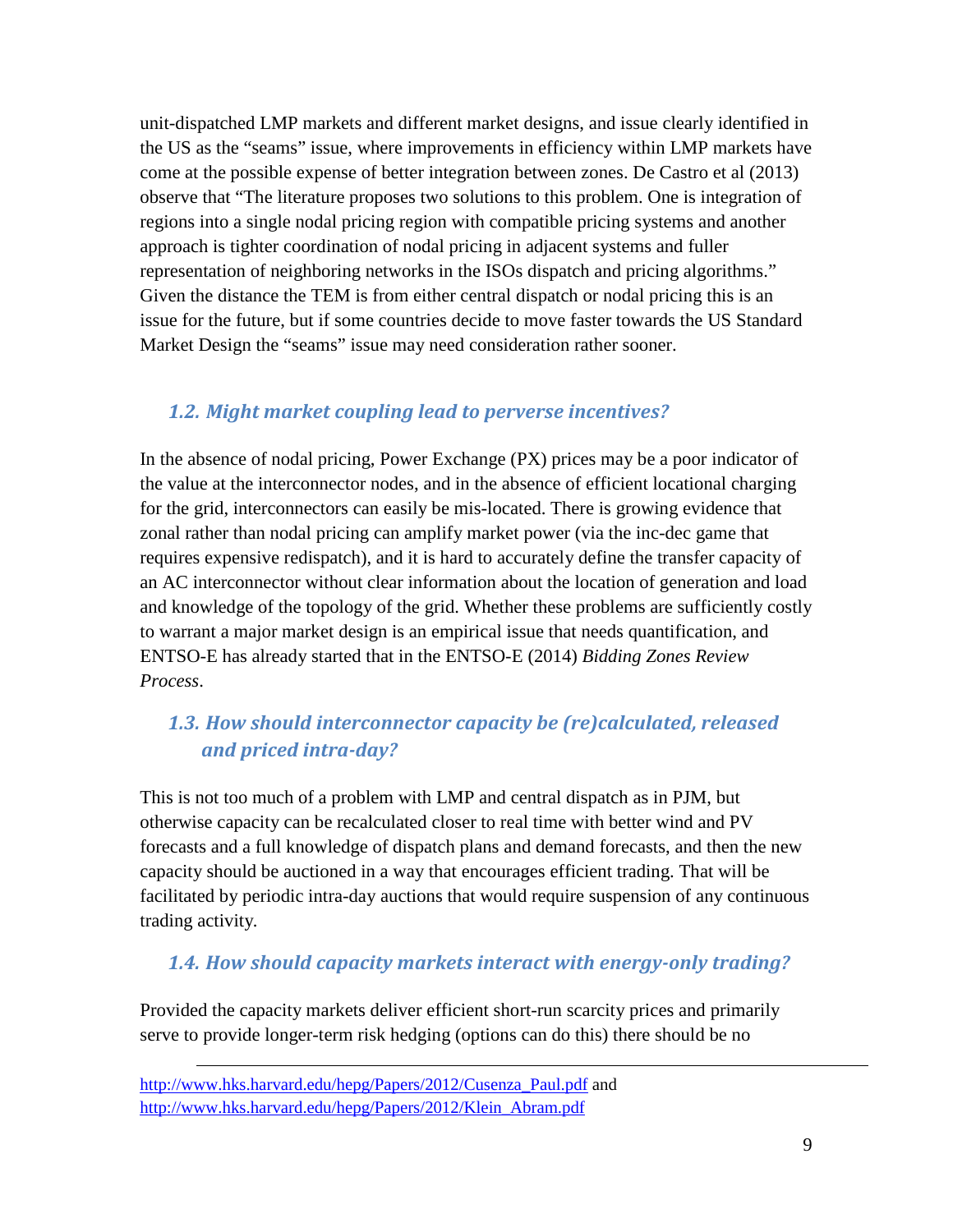obvious problem, except for the difficulty of providing firm capacity ahead on undersea DC links. That said, poorly designed capacity markets that do not give efficient short-run price signals can lead to inefficient cross-border trade. It would seem, but needs to be explored, whether good market design would drive out bad or vice versa.

One important issue is to define eligibility for offering capacity located in one MS to any tender auction or the like in another MS. This would seem to be desirable to reduce the costs of providing reserves, but would need to be deliverable to the location paying for it, which would need some reservation of interconnector capacity. This would require careful design of the capacity contract, including penalties for non-delivery, and of the transmission rights and their penalties for non-availability.

#### **2. How should renewables be integrated into the market?**

Ideally renewables should be efficiently located within and between MSs, and efficiently dispatched and remunerated. Some suggestions of how this might be expedited are discussed above, but one could also argue that it should be left to MS as a matter of subsidiarity to decide how to support and integrate their RES. One obvious complaint is that the form of subsidy can distort the markets of neighbouring countries (wind in N Germany and Denmark spilling into Poland and other countries, congesting their interconnectors and disrupting their internal optimal dispatch), but market distortions are a matter for DG COMP, and more immediately a better design of market coupling.

Fig 1 below (from ENTSO-E. 2014), shows the Scheduled (in blue) and Physical (in green) flows in 2011-12 from ENTSO-E (2014) clearly indicating some of the probable effects of this increased wind power in the North. The same source shows that real-time unscheduled flows are equally large and problematic.



Fig 1 Scheduled and physical flows 2011-12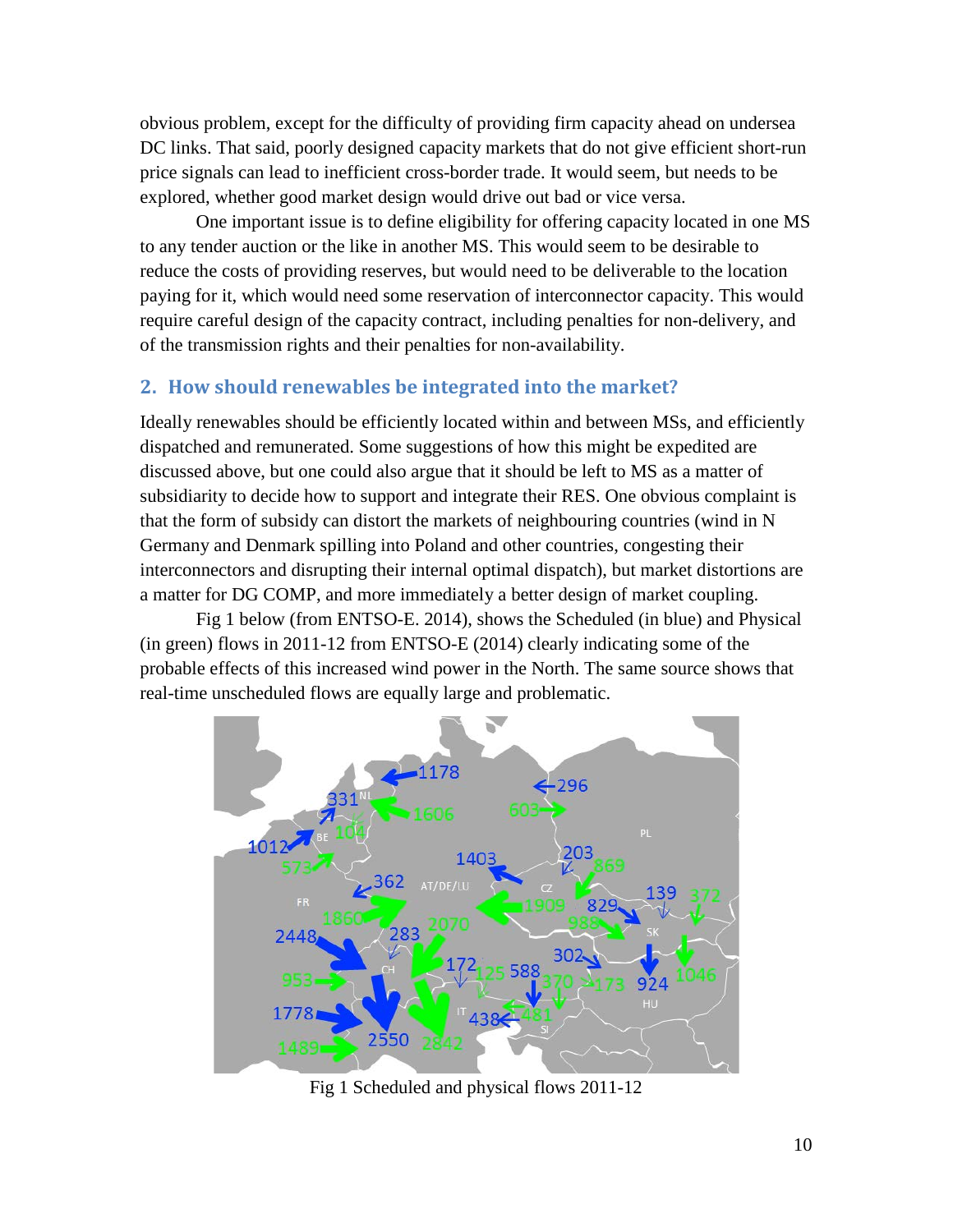### *2.1. Should REScontinue to enjoy priority dispatch?*

If, as is desirable, RES are to be efficiently dispatched and priced it may be cheaper to constrain them off than some thermal plant. The issue is primarily how to compensate them in this situation and the logical answer is via a suitable long-term contract price for availability. This might emerge in efficient negotiations over the costs of connection to the relevant network (grid or distribution), where the developer might be willing to accept a less firm connection at a considerably reduced cost. Trials of such contracts are being conducted by Ofgem under its Low Carbon Network Fund competition.

# *2.2. How should RES be supported and for how long?*

Support should be targeted at the desired objective, which for mature low-carbon technologies is increased deployment to drive dynamic economies of scale and lower cost. That suggests that they should receive an availability payment and a carbon price addition to the marginal fossil fuel price, overlaid with contracts for intermittent power that cannot control its output. The support length should be such that together with the form of support it minimises the social cost to the tax payers, which might mean largely upfront with penalties for non-availability and a FiT set at the expected value of electricity (including the correct carbon price). (Immature renewables and CCS at the demo stage need a different approach.)

## *2.3. Who has to be competitive with what?*

If support were measured by benchmarked efficient technology-specific subsidies, all RES could compete with everything else, and the subsidies ought to be payable to whoever can deliver the objective at least cost, with delivery of the RES objectives measured by benchmarked contributions, as discussed above.

# *2.4.What role can the market play in their support?*

The main decision is not whether or not to run but where and what to build and that can be guided by price-like instruments such as efficient grid charges and/or LMPs overlaid with contracts, secured through tender auctions where there are adequate numbers of participants.

# *2.5. Variability – nuclear and renewables: two sides of the same problem?*

Nuclear power is controllable (technically but not necessarily economically) and provides base load, so is good for security of supply. Most renewables (except for biomass and storage hydro) are intermittent/unreliable and can only be regulated down (which can be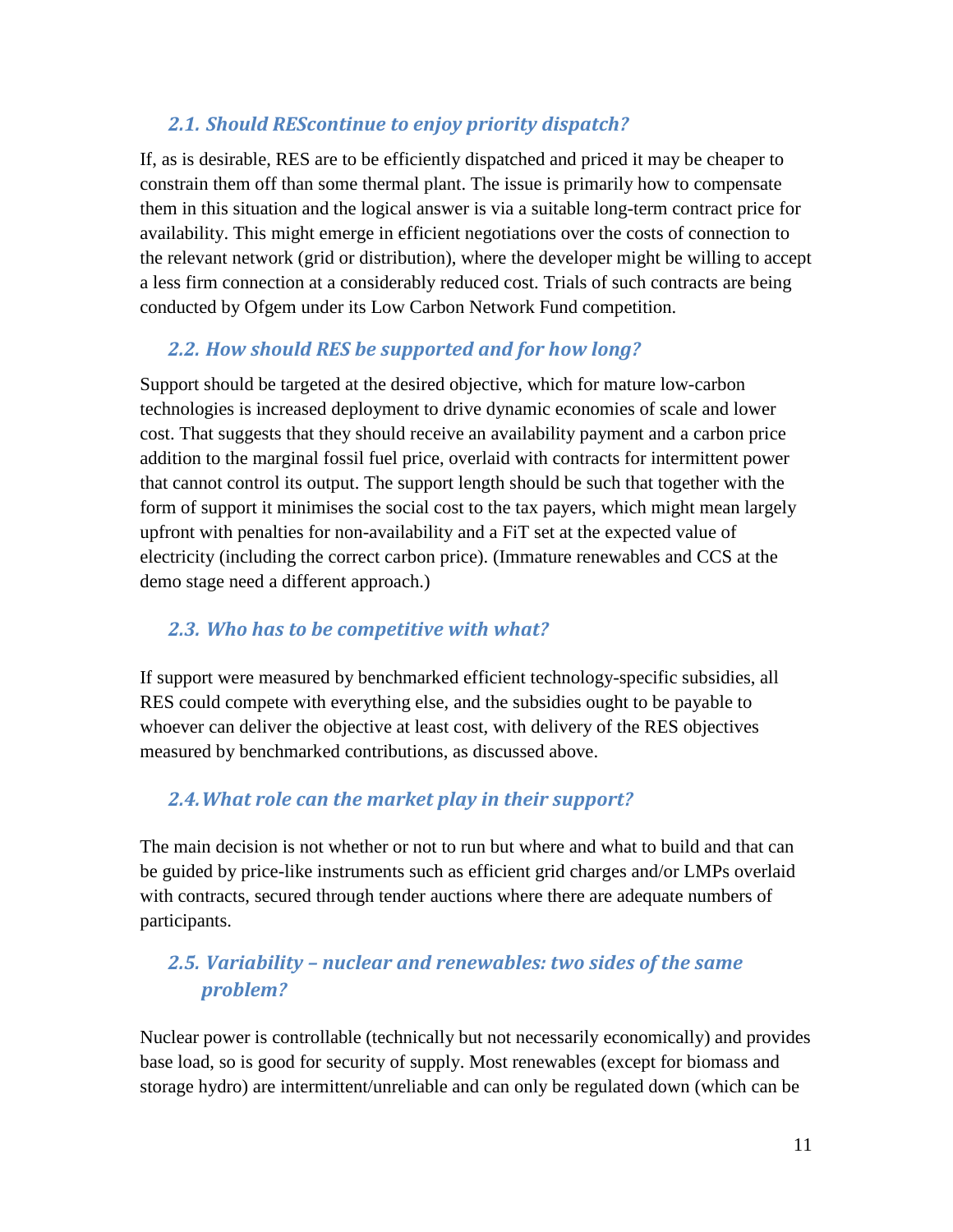valuable). They do not fit too well together as intermittent power needs flexible netdemand-following capability, either through peakers, interconnection or storage (which is the rough order of cost) rather than load-following by nuclear power.

## *2.6. Carbon – Is ETS the answer? And if so what is the correct question and right answer?*

The right question is how to deliver credible investment signals for very durable low-C generation (and reduced emissions generally) and the current ETS fails to deliver that. Reforming the ETS to deliver a predictable, credible and durable rising carbon price is first best, failing which a carbon price floor (ideally EU-wide, failing that some minimum coalition of the willing) supplemented by contracts, failing which an emissions performance standard (tonnes  $CO_2/MW$  capacity/year). In thinking of the 2030 objective the main point is that after 2020 we should know what low-carbon makes sense and thereafter ensuring that there is no unabated coal and that the sole target is lower carbon, with everything else left to a better designed technology support system. The DG Clima (2014) document proposes abandoning country-specific RES targets while retaining them at EU level, which might encourage a more efficient allocation and support mechanism. Disappointingly, the document has no effective solutions to the large surplus of current EUAs, so the carbon price remains far too low to encourage market-led low carbon investment.

#### **3. What of the future?**

Some commentators have voiced their concerns that the thrust for market liberalisation has outlived its purpose, which was to make better use of existing capacity, and that it is not well-suited to delivering new capacity, unless that is low capital-cost fast-build cheap gas in the form of CCGTs. If the complaint is that new investment in capital-intensive plant appears to need a long-term contract, it should be remembered that liberalisation in Britain led to a "dash for gas" and high investment in new CCGTs, despite no problems with capacity adequacy, but that all the new entrants financed these CCGTs on the back of 15-year Power Purchase Agreements, without preventing the wholesale market delivering (reasonably) efficient dispatch.

# *3.1. Is the IEM fragmenting as balancing, capacity and support mechanisms become increasingly important and if so what is the way forward?*

This is clearly a danger of individual MSs choosing a variety of solutions that may not be very compatible for efficient cross-border trade. Where their choices do not have any efficiency impact on cross-border trade there is a case for devolving the choice to the MS, but otherwise the way forward is greater congruence of instruments and objectives, such